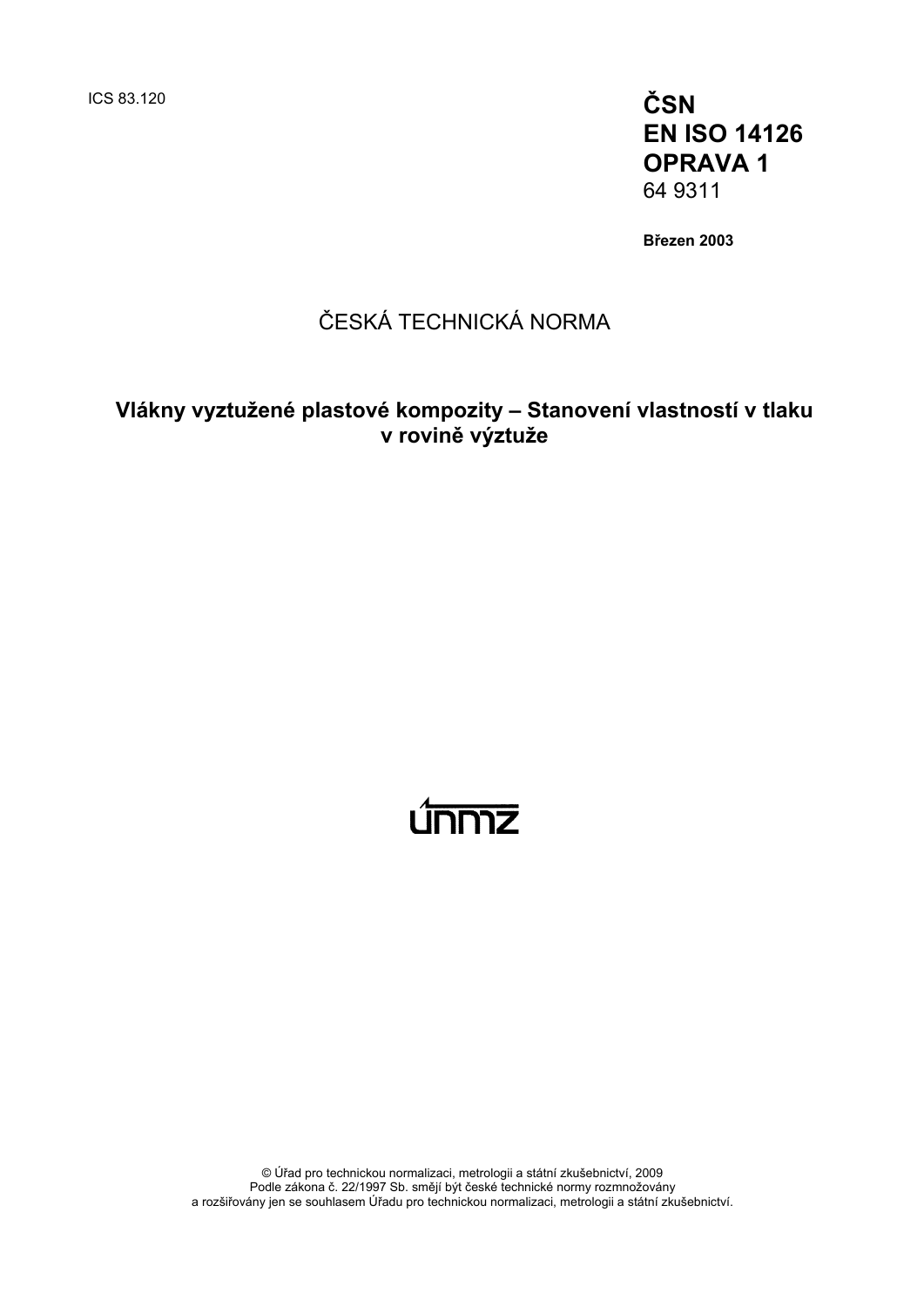ČSN EN ISO 14126 / Opr. 1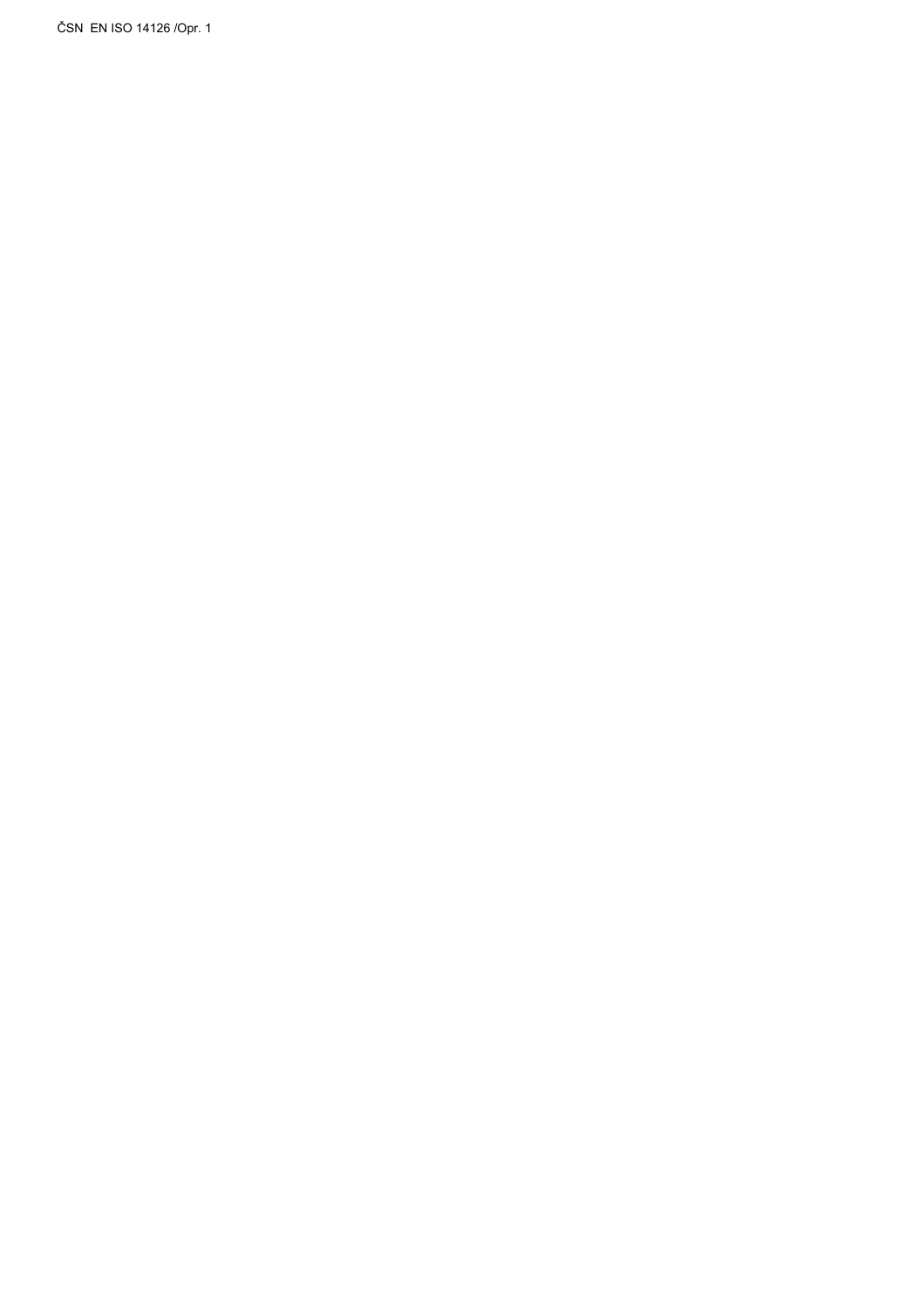# EUROPEAN STANDARD NORME EUROPÉENNE EUROPÄISCHE NORM

# **EN ISO 14126:1999/AC**

July 2002 Juillet 2002 Juli 2002

ICS 83.120

English version Version Française Deutsche Fassung

### Fibre-reinforced plastic composites - Determination of compressive properties in the in-plane direction (ISO 14126:1999/Cor.1:2001)

Composites plastiques renforcés de fibres - Détermination des caractéristiques en compression dans le plan (ISO 14126:1999/Cor.1:2001)

Faserverstärkte Kunststoffe - Bestimmung der Druckeigenschaften in der Laminatebene (ISO 14126:1999/Cor.1:2001)

This corrigendum becomes effective on 24 July 2002 for incorporation in the three official language versions of the EN.

Ce corrigendum prendra effet le 24 juillet 2002 pour incorporation dans les trois versions linguistiques officielles de l'EN.

Die Berichtigung tritt am 24.Juli 2002 zur Einarbeitung in die drei offiziellen Sprachfassungen der EN in Kraft.



EUROPEAN COMMITTEE FOR STANDARDIZATION COMITÉ EUROPÉEN DE NORMALISATION EUROPÄISCHES KOMITEE FÜR NORMUNG

**Management Centre: rue de Stassart, 36 B-1050 Brussels**

© 2002 CEN All rights of exploitation in any form and by any means reserved worldwide for CEN national Members. Tous droits d'exploitation sous quelque forme et de quelque manière que ce soit réservés dans le monde entier aux membres nationaux du CEN.

Alle Rechte der Verwertung, gleich in welcher Form und in welchem Verfahren, sind weltweit den nationalen Mitgliedern von CEN vorbehalten.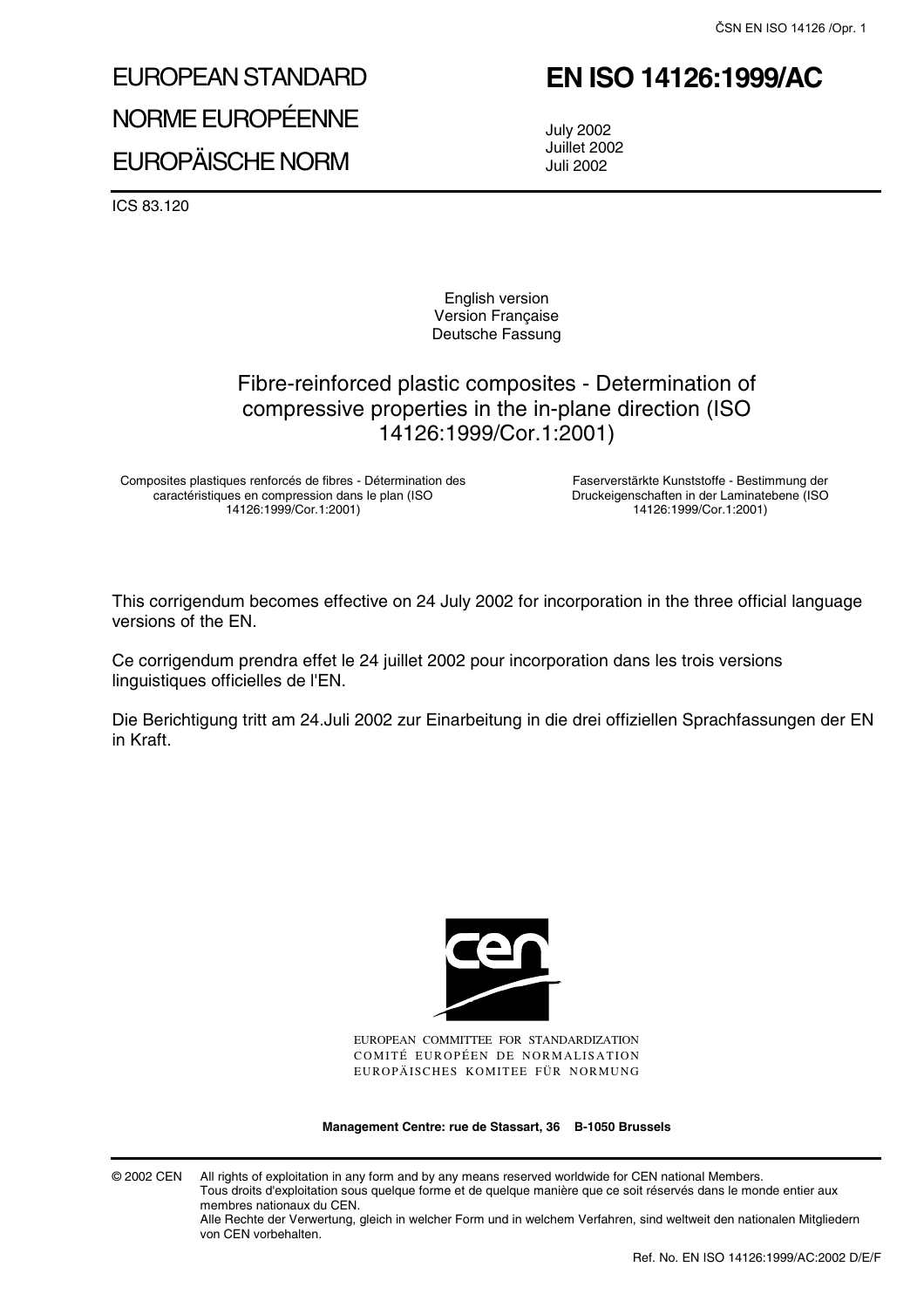#### **EN ISO 14126:1999/AC:2002 (E/F/D)**

#### **English version**

#### **Endorsement notice**

The text of ISO 14126:1999/Cor.1:2001 has been approved by CEN as a European Corrigendum without any modifications.

### **Version française**

#### **Notice d'entérinement**

Le texte de l'ISO 14126:1999/Cor.1:2001 a été approuvé par le CEN comme Corrigendum européen sans aucune modification.

#### **Deutsche Fassung**

#### **Anerkennungsnotiz**

Der Text von ISO 14126:1999/Cor.1:2001 wurde vom CEN als Europäisches Corrigendum ohne irgendeine Abänderung genehmigt.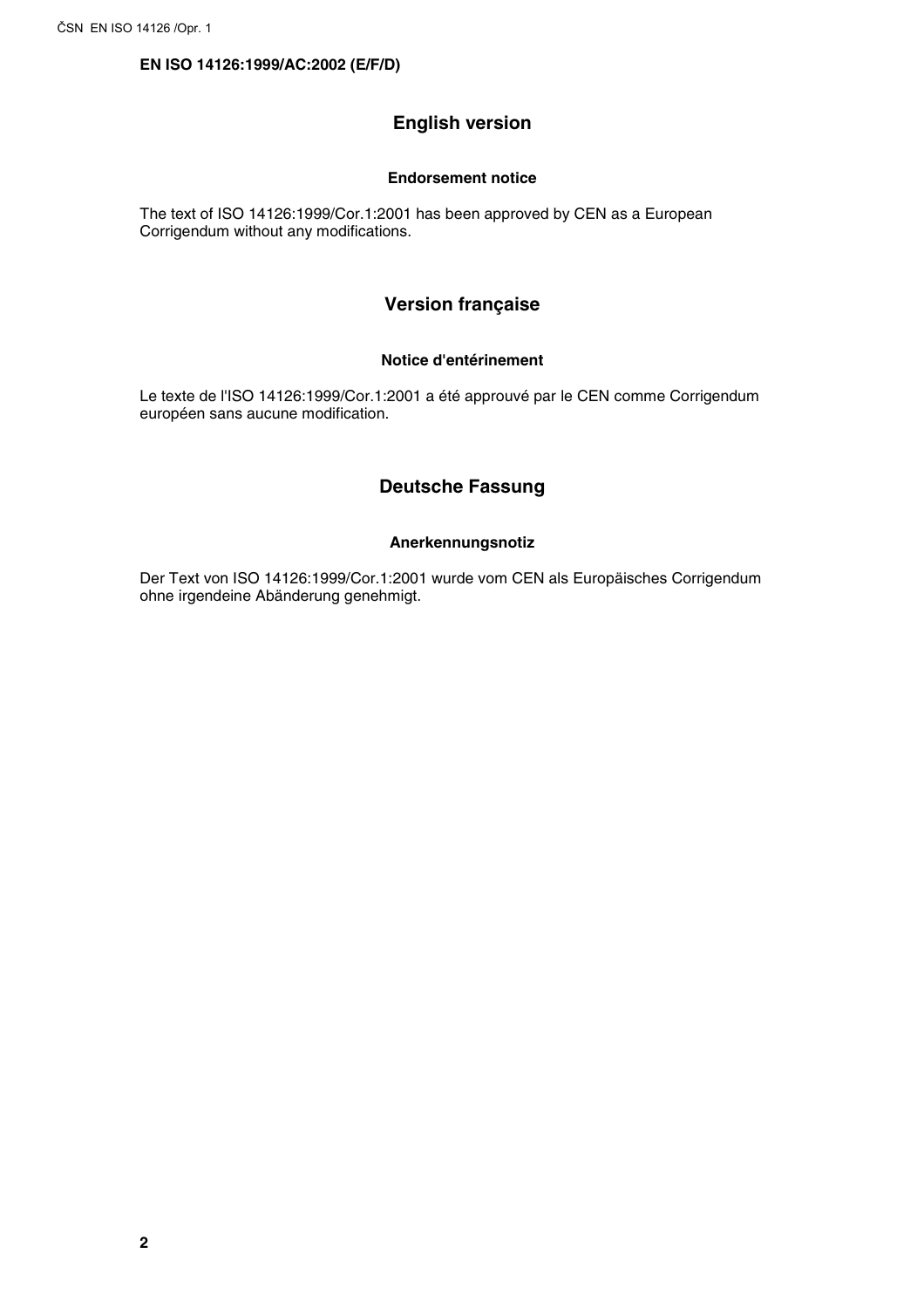

#### **INTERNATIONAL STANDARD ISO 14126:1999**  TECHNICAL CORRIGENDUM 1

Published 2001-07-15

INTERNATIONAL ORGANIZATION FOR STANDARDIZATION • МЕЖДУНАРОДНАЯ ОРГАНИЗАЦИЯ ПО СТАНДАРТИЗАЦИИ • ORGANISATION INTERNATIONALE DE NORMALISATION

# **Fibre-reinforced plastic composites — Determination of compressive properties in the in-plane direction**

TECHNICAL CORRIGENDUM 1

*Composites plastiques renforcés de fibres — Détermination des caractéristiques en compression dans le plan*

*RECTIFICATIF TECHNIQUE 1*

Technical Corrigendum 1 to International Standard ISO 14126:1999 was prepared by Technical Committee ISO/TC 61, *Plastics*, Subcommittee SC 13, *Composites and reinforcement fibres*.

*Page 1, subclause 1.4* 

Replace the second paragraph by the following text:

"ISO 604 (see the bibliography) applies to bulk compounds having fibres shorter than 7,5 mm. This is generally the case with materials intended for injection moulding."

©ISO 2001 – All rights reserved